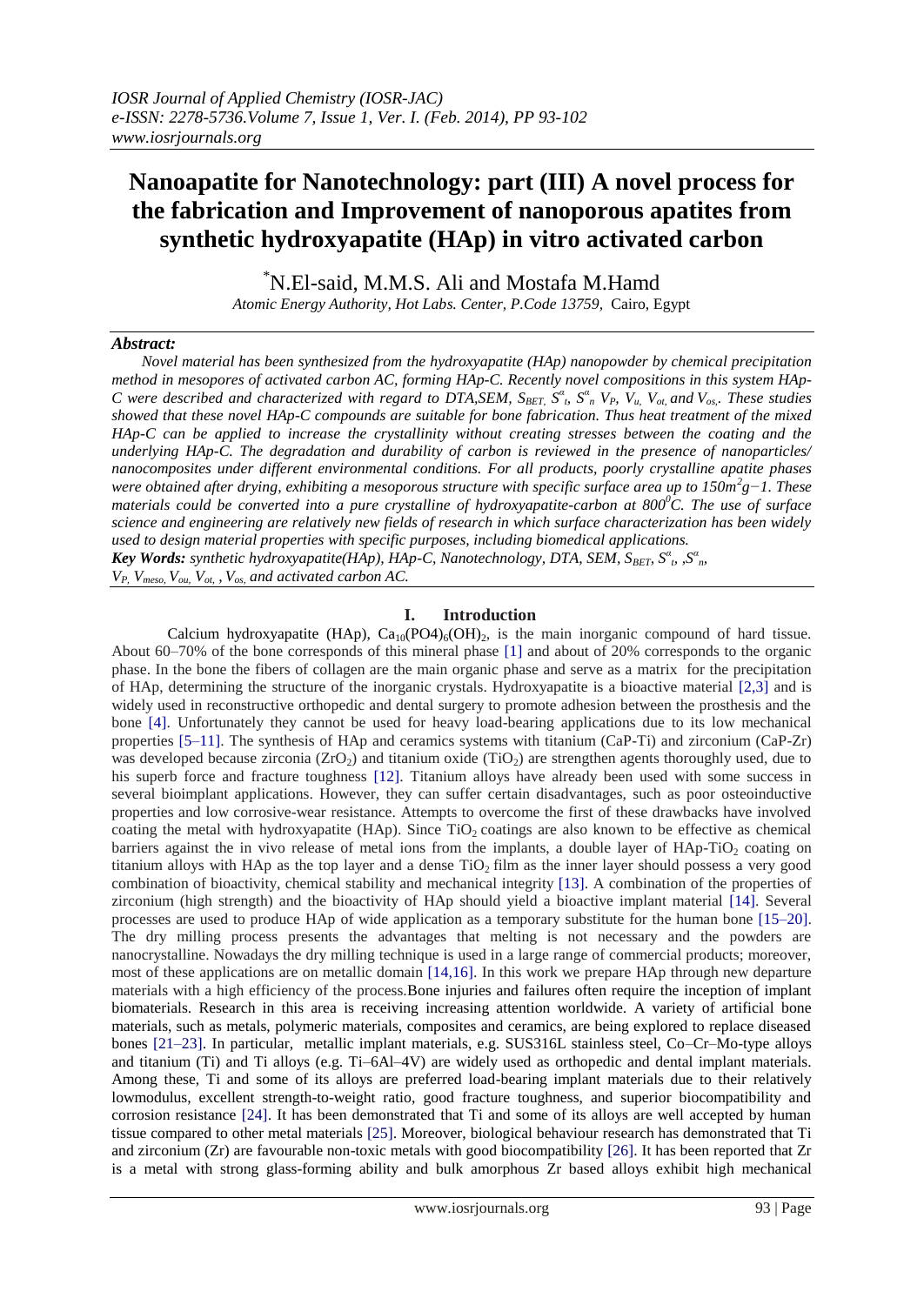strength, high fracture toughness and good corrosion resistance [27]. TiZr alloy scaffolds have demonstrated desirable biomechanical properties since their elastic moduli can be tailored to be very close to those of cancellous bones [28]. These kinds of commensurate elastic moduli can be expected to eliminate the stressshielding effect, which may lead to the failure of the implant material. It is thus possible that TiZr alloy and its scaffolds have a high biomedical potential due to the unique combination of biocompatibility and biomechanical properties.There is a general rule that an essential requirement for an artificial implant material to bond to a living bone is the formation of an HA layer on its surface in the living body. HA has many biological benefits such as direct bonding to bone and enhancement of new bone formation around it due to its chemical similarity with hard tissues [29–33]. Many methods, including plasma-spraying,pulsed laser deposition and electrophoretic deposition, have been studied to produce HA coatings over the last 15 years [34–42]Among these techniques, only plasma praying has achieved commercial success [42]The coated layer by this method can be easily separated from the surfaces or resorbed into the body environment because of the unstable characteristics through its rapid solidification, inhomogeneous composition, melted and decomposed phases, etc. Furthermore, methods such as plasma sprayingand electrophoresis may produce highly crystalline coatings,which are difficult to resorb in the body [43]because an amorphous coating may be more beneficial for early bone ingrowth than a coating with high crystallinity [44]. Lastly, the plasma-spraying process requires an extremely high temperature, which may be as high as  $12,000$  \_C, and therefore expensive equipment requirements.

#### **2. Experimental.**

## **2.1. Preparation of nano crystallite hydroxyapatite (HAp).**

The synthetic hydroxyapatite (HAp) nanopowders were synthesized by chemical precipitation method. The procedure employed for the synthesis of HAp is as follows and all reagents were analytical grade, First, 0.5M Ca(NO3)<sub>2</sub> solutions and 0.3M(NH<sub>4</sub>)<sub>2</sub>HPO<sub>4</sub> solutions were obtained by dissolving Ca(NO<sub>3</sub>)<sub>2</sub>·4H<sub>2</sub>O and (NH4)2HPO<sup>4</sup> in distilled water, respectively, and the pH of both solutions was adjusted to 11.0 by adding ammonia solution. The reactant molar ratio of Ca/P was kept at 1.667. The solution of  $(NH<sub>4</sub>)<sub>2</sub>HPO<sub>4</sub>$  was drop wisely added into the  $Ca(NO<sub>3</sub>)<sub>2</sub>$  solution, and the white suspension was obtained. During the addition, the pH of the suspension was maintained at 11.0 using ammonia solution. After the complete addition, the suspension was further stirred for 24 h. Then the obtained suspension was filtrated and washed with distilled water and anhydrous ethanol for three times. The resultant powders were dried at 100  $^{\circ}$ C for 24 h, then it was weighed and stored in tight glass container.

#### **2.2. Preparation of ACs.**

Activated carbon, AC, was obtained from air-dried and crushed the date frond, DF. The raw material was inserted into a stainless steel tube fitted with an internal wire diaphragm and held in a vertical position to dispose of the formed tarry matter. Carbon was prepared by impregnating of the precursor with  $H_3PO_4$  (50 vol.%) followed by thermal treatment at 500 °C for two hours. The cooled activated mass was subjected to through washing with distilled water, so as get rid of extra acid and to attain pH values  $\geq 6.5$  in the washing solution, and finally dried at  $110^{\circ}$ C.

#### **2.3.Characterization of HAp-C.**

This was achieved by the standard adsorption of  $N<sub>2</sub>$  at 77k, using a sorpatometer of the type NOVA 1000e (Quantachrome). In spite of limitations of the BET method, in case of activated carbon, it has been and will continue to be used for microporous adsorbents owing to its simplicity and reasonable [7]. Accordingly, the adsorption isotherms were analyzed to get various porous parameters: By applying the BET-equation to determine the S<sub>BET</sub> surface area, total pore volume ( $V_P$ ), from amount of nitrogen held at P/P<sup>0</sup> = 0.95, and average pore dimension (radius) from  $R=2V_{P}/S_{BET}$  was evaluated. Other porous characteristics were estimated from the t-plots constructed by plotting volume of gas adsorbed  $(V_a)$  versus t-values of adsorption on nonporous standard carbon as reported by Selles-Perez and Martin-Martinez [18]. The obtained  $\alpha_s$ -values were transformed into t-values by multiplication with  $1.52 \times 3.54$  (Å) as suggested by the same authors. The following porosity characteristics were calculated as follows: total surface area  $(S<sub>t</sub>)$  from slope of early straight line to zero, non-microporous surface area  $(S_n)$  from slope of the late straight portion, in the fig(1): Shown that the ultra micropore volume  $(V_{0u})$  from early intercept of the base straight portion, and super micropore volume  $(V_{\text{os}})$  from the late intercept of the base straight portion with V-axis.

#### **2.4. Techniques**

Infrared spectra were recorded from 400cm−1 to 4000cm−1 on a Brüker IFS 66v Fourier transform spectrometer using KBr pellets. The local chemical structure around phosphorus atoms was examined by solidstate 31P-nuclear magnetic resonance under magic angle spinning conditions (MAS-NMR) spectroscopy on a Bruker MSL 300 spectrometer equipped with an Andrew type rotor rotating. The N2 adsorption–desorption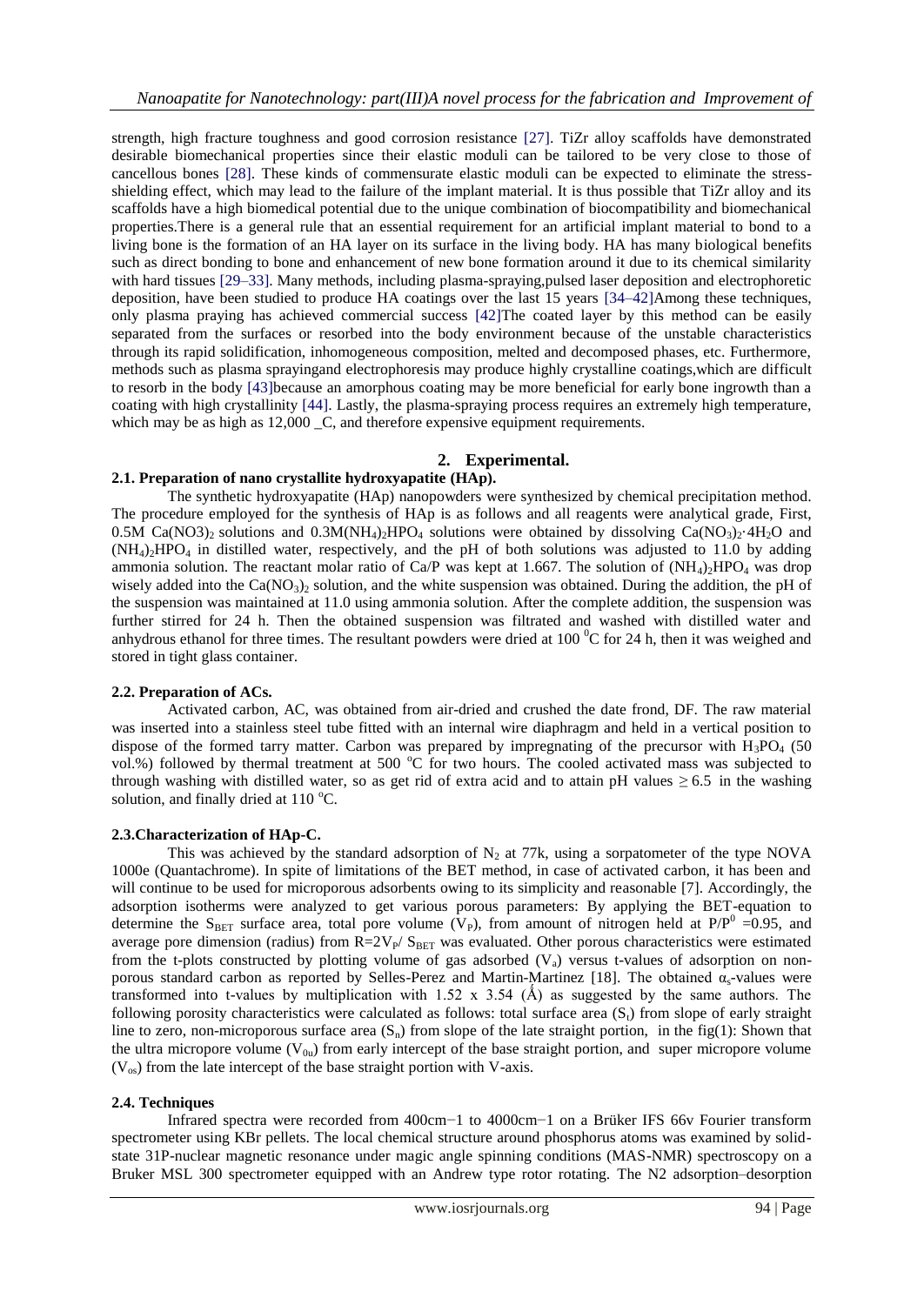isotherms for dried powders were fixed in Fig. 2. Variation of pH of the solution as a function of time for NP in diluted nitric acid (6 g of NP in 100 ml of diluted HNO3). Fig. 3. Percentages of dissolved P and Ca, as well as Ca/P ratio, after NP dissolution at various pH. obtained by multi-point  $N<sub>2</sub>$  gas sorption experiments at 77K using a Micromeritics ASAP 2010 instrument. The specific surface areas were calculated according to the Brunauer– Emmett–Teller (BET) method using adsorption data in the relative pressure range from 0.05 to 0.25 whereas the pore size and volume were estimated using the Barret–Joyner–Halenda (BJH) approximation. Differential thermal analyses were carried out simultaneously in airflow using a TA Instruments Netzsch STA-409EP apparatus. The thermal measurements were conducted from 30 ◦C to 1200 ◦C with 10 ◦C/min as heating rate. The sample powder was chemically analyzed by inductively coupled plasma (ICP)emission spectroscopy (ICPS-7500, Shimadzu, Japan)**.**

#### **3.Results and discussion.**

The carbon–nanoparticles/nanocomposites have been the exponentially growing field of research for developing the materials in last few decades and have been mainly focusing on the structure–property relationships and their development. Since the carbon–nanocomposites have been the staple of modern carbon industry, their durability under various environmental conditions and degradability after their service life are also essential fields of research. In very few systems, the nanoparticulates have been incorporated into carbons '*nano-additives*' for both purposes: degradation and stabilization of carbons. This simple, eco-friendly and cheap procedure may be useful for the future development of nanomaterials for The field of nanoscience and nanotechnology is extending the applications of physics, chemistry, biology, engineering and technology into previously unapproached infinitesimal length scales. This simple, eco-friendly and cheap procedure may be useful for the future development of materials in bone fabrication. This work demonstrates that it is possible to obtain nanoporous apatite phases using natural phosphate as calcium and phosphate sources. Noticeably, the highest surface area is obtained when the synthesis is performed at room temperature and without organic additive. This method shows a number of advantages: (a) compared to double precipitation or neutralization methods, it does not involve an extensive use of chemicals but can be performed from an abundant raw material, representing an important gain in terms of cost; (b) the dissolution–precipitation method can be performed without heating and without organic solvent, so that not only this process is eco-friendly but also the final materials are free of organic impurities, an important issue for their application for water treatment in natural environment. Indeed, apatite phases are now considered as promising sorbents for the removal of both organic and inorganic pollutants [6–9,27–29] and the here described modified natural phosphates are currently evaluated for their remediation properties. Cell and tissue response to implant materials is one of the most important themes in the field of biomaterials [1–33]. Implanted bioactive calcium phosphate carbons are known to bond directly to bone [1–9,17– 20,22,23,34,35]. However, differences in these materials are reflected in the rate of bone formation on their surfaces [1–3, 17, 35, 36, and 37]. Ideally, bioactive carbons for use in bone regeneration should posses the ability to stimulate bone formation [17, 34, 35, and 36].

#### **Characteristics**

The charactics was achieved of surface area achieved by  $S_{BET} S^a_{\ \rho} S^a_{\ \rho} V_{P} V_{meso, Vou} V_{ot, \ and} V_{os}$ Figs(1-10),Tables(1-3)and show a high thermal stability ,Figs(15-18).It also show surface structre FigsIR(11- 15),and SEM ,Figs(11-23)

#### **3.3. Fourier Transform Infrared Spectroscopy (FTIR) analysis**

The FTIR spectra can provide valuable information about the chemical compositions of the materials. Figure 2 shows the comparison FTIR spectra of raw date frond (Raw-DF), AC of date frond at 60% concentration of H3PO4 (AC-60%) and commercial activated carbon (AC-C) for comparison. Raw date frond (DF) in Figure 2 shows the most complicated and apparent spectrum. A strong and broad adsorption peak appeared at  $3434.06$  cm-1, which corresponds to the stretching of  $O - H$  functional group and this shows the presence of bonded hydroxide in the raw sample. There was another peak observed at 2930.44 cm-1 corresponding to the  $C - H$  sp3 stretching. A strong conjugated C=C peak also observed around 1633.83 – 1638.32 cm-1. This sample also shows four important absorption peaks at 1251.06, 1160.53, 1113.89 and 1053.53 cm-1 respectively which represent the stretching of C – O functional group. It can be suggested from 27 the spectrum that the main oxygen groups present in the raw-DF are carbonyl, ethers and alcohols group which are normally present in plant cellulose. In contrast to the FTIR spectrum shown by raw -DF, the spectrum AC-60% and AC-C illustrate less absorption peaks clearly, most of the absorption peaks of functional groups were diminished. Basically all the samples show a weak broad peak around 3425.12 –3440.32 cm-1, which indicates the presence of OH in the samples. It is most probably of the R-OH bonded like molecule in carbon. Finally, the spectra for the prepared activated carbon from date's frond chemical activated at 60% H3PO4 when comparable to the commercial AC, there seem a great similarity. This might indicate that the prepared AC is of similar in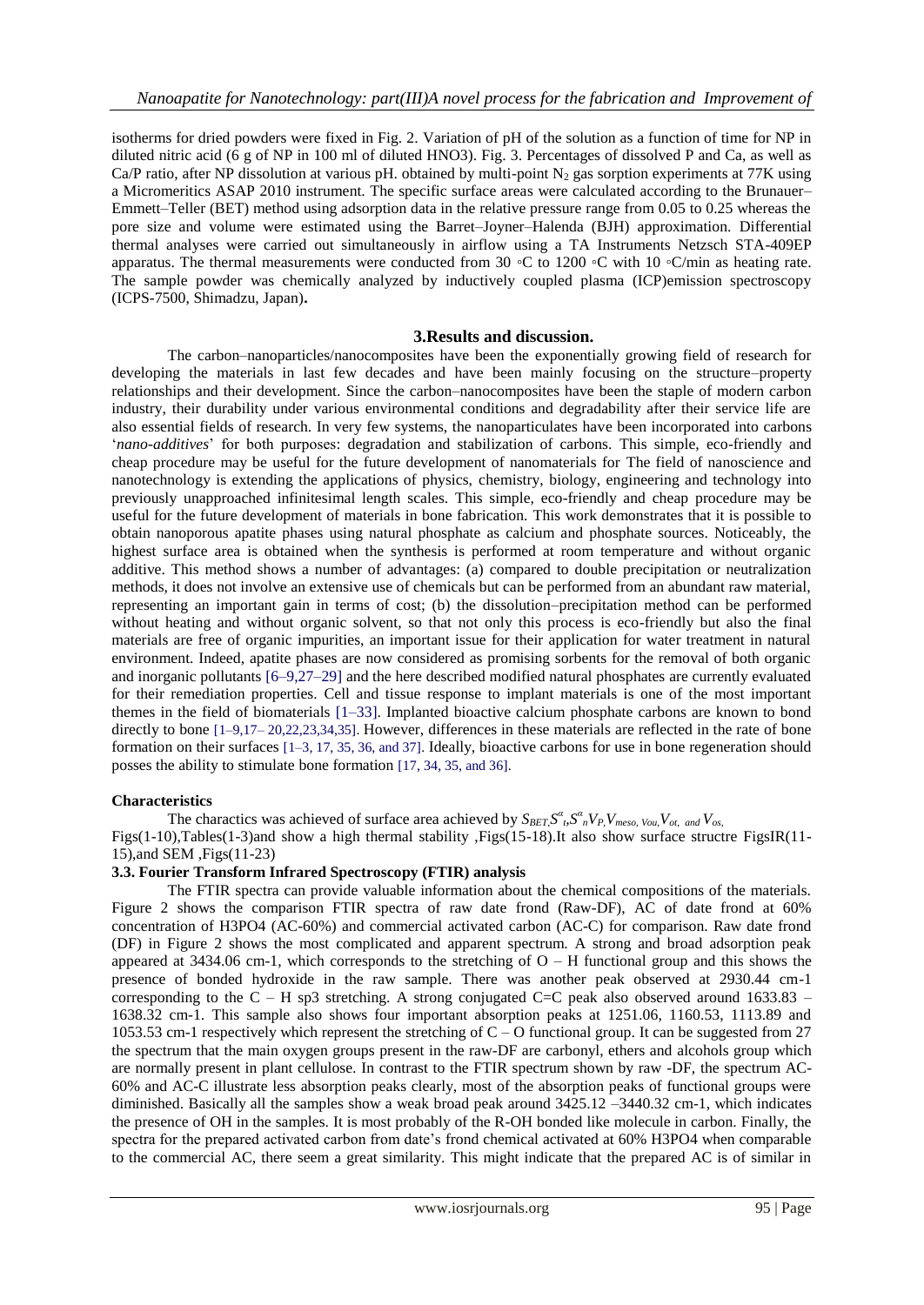grade and standard of that the commercial prepared carbon. The charactics was achieved of surface area achieved by  $S_{BET} S^a{}_b S^a{}_n V_P$ ,  $V_{meso, Vou}$ ,  $V_{ot, and} V_{os}$ , Figs(11-15),

#### **3.4. Single point BET Surface Area of Activated Carbon**

The single point BET surface area analysis was done to study the effect of different activation method on the surface area of carbon samples. All the data collected, including the raw-DF, AC-60% and AC-C presented in the form a chart in Figure,s (1-10). Raw DF gives only 4.6 m2g-1 of BET surface area and for AC-60% is 1139 m2g-1. Comparatively, the synthesized samples exhibit slightly higher surface area than the commercial activated carbon which only 1069 m2g-1. This result proposed that the chemical activating agent used, H3PO4 has contributed to the higher surface area as compared to the commercial activated carbon.

#### **3.5. SEM micrographs**

 It provides information on the structural changes in the palm date frond for analysis during the activation process. Figs(19-23) shows raw palm date frond (R-PDF) before and after activation.and the shows the micrograph of R-PDF at 500x magnification. The surface of R-PDF is curly form resulted from the presence of cellulose, hemicelluloses and lignin in the raw material without any cracks. This would account for its poor or negligible BET surface area. The framework development was so rapid in resulting in extra cavities and leads to crack formation. Due to this well developed pores, the AC-50% possessed high BET surface area. Shows the micrograph of AC-50% at 5000x magnification. The micrograph magnifies the internal cavities, which are now clearly visible. Direct measurement from the micrograph shows that the average pore diameter is 5.23 μm. The surface of the AC- 50% seems to be clearer and smoother than R-PDF surface due to the removal of volatile compounds and impurities during the activation process and followed by  $H_3PO_4$  wash. It can be seen that there are solid appeared in the pores of AC- 50% where some small white particles are scattered on the surface of the carbon, maybe due to the remains of the  $H_3PO_4$  which was not washed completely during the activation.

#### **3.1. Thermogravimetric analysis of date fronds**

 Figs(15-18).Show the percentage weight loss during TGA for palm dates frond. Two major weights lost that took place in this graph. The first range of decomposition happened at 40 to 132 °C, which represent 6.1% weight lost. This is most possibly due to the moisture released by the sample during heating. The largest weight loss occurred at temperature range of about 132 to 400 °C. This is due to decomposition of chemical .The high thermal stability.

## **2.5. Statistical analysis**

 Three separate studies were performed. Assays were run in triplicate for each material and at each time point and the data were analyzed using Student's t-test as described previously [43–45] and significance considered achieved at  $po(0:05)$ . The surface area was determined according to langmuir, alpha-s , and BET method was shown in Figs(1-10) and tables(1-3).







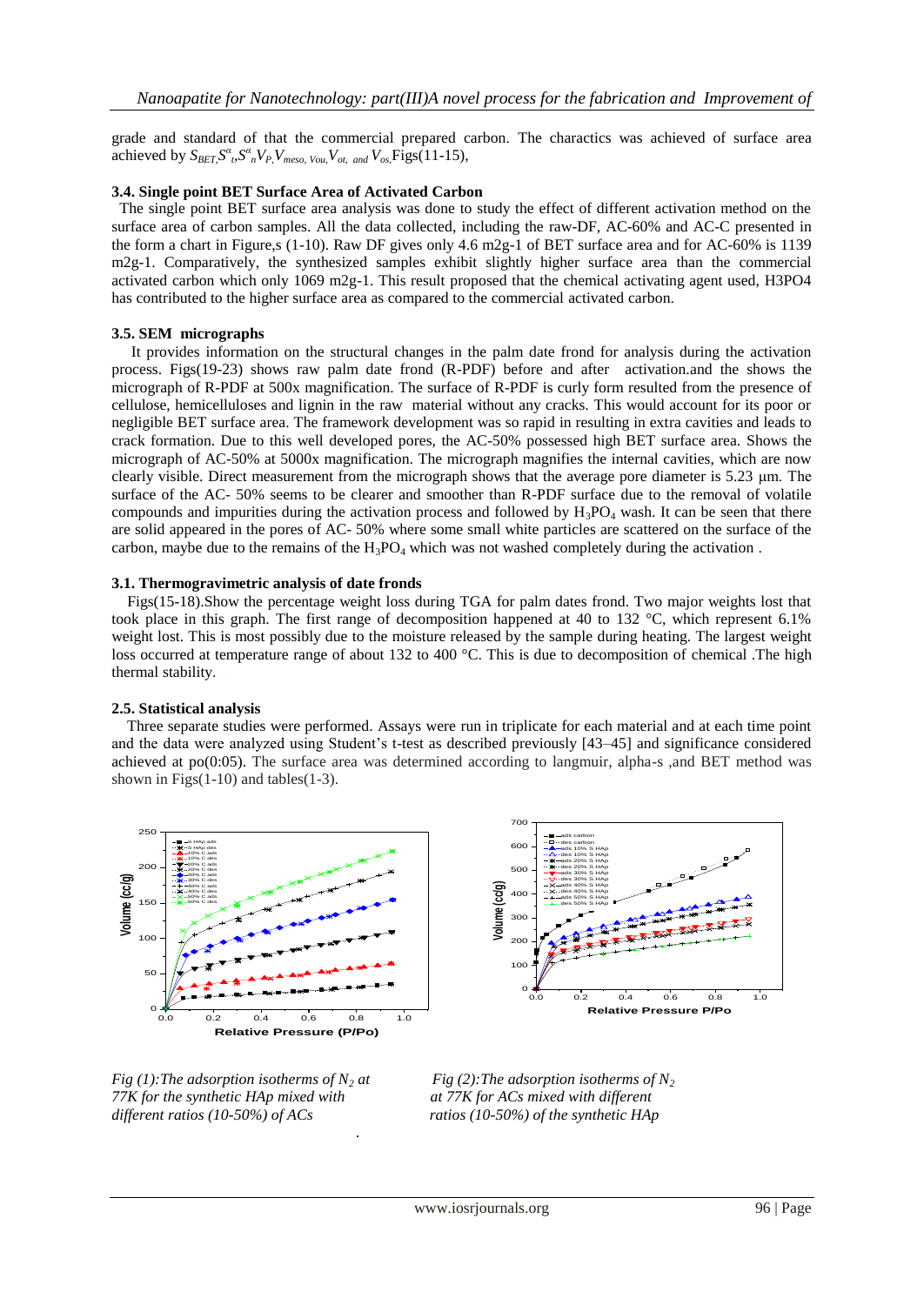



*HAp* mixed with different ratios (10-50%) *of ACs*. *HAp.*

*Fig.(3): The α <sup>s</sup>-plots for the synthetic Fig.(4): The α <sup>s</sup>-plots for ACs mixed with*



*Fig.(5): The t-plots for synthetic HAp mixed Fig.(6): The t-plots for ACs mixed with with different ratios (10-50%) of ACs. different ratios (10-50%) of synthetic* 



 *HAp.*



*Fig.(7):Langmuir plots for synthetic HAp Fig.(8): Langmuir Plots for ACs mixed mixed with different ratios (10-50%) of ACs.**with different ratios (10-50%) of*





 *synthetic HAp.*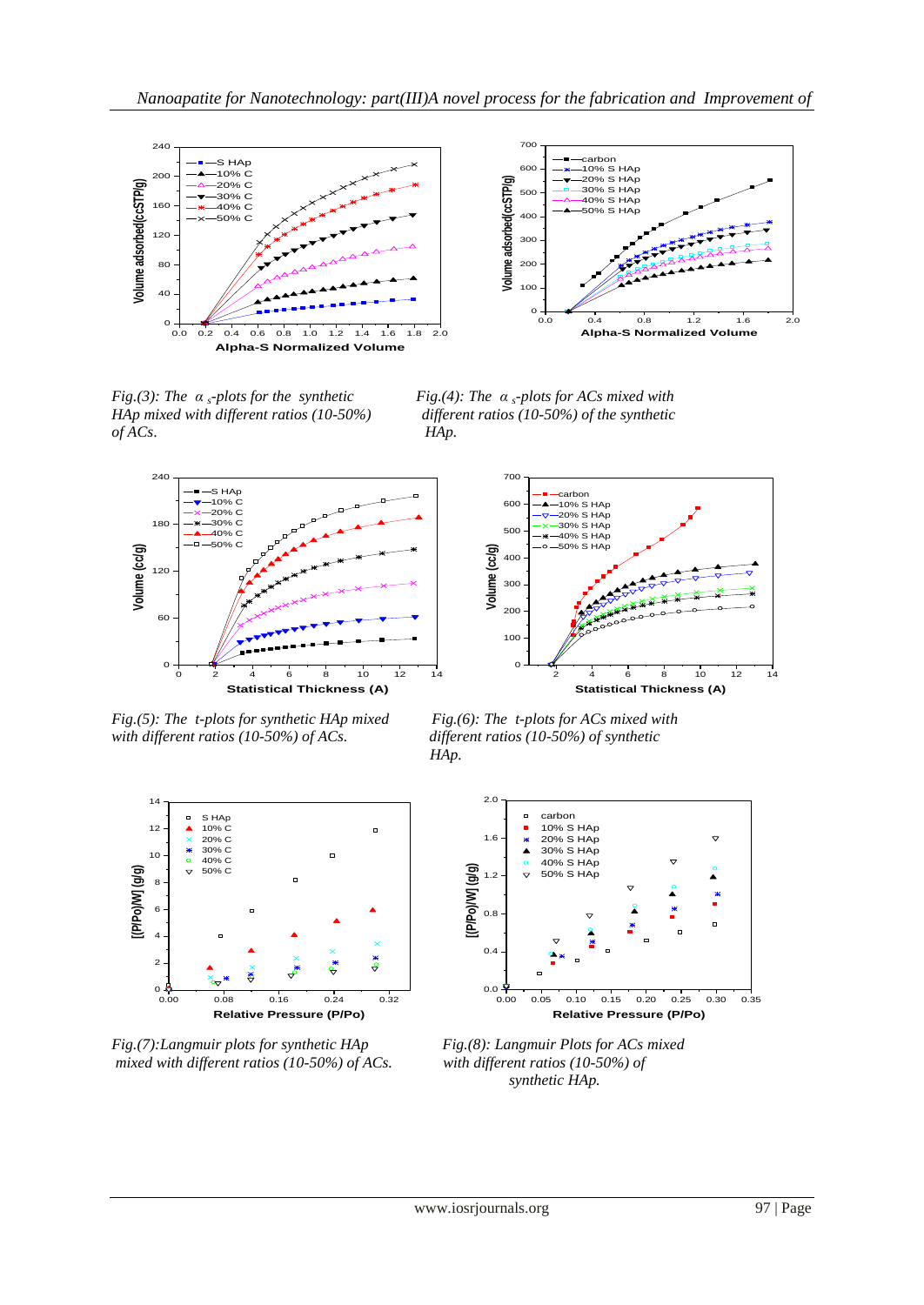

*Fig.(9): BET- plots for synthetic HAp mixed With different ratios (10-50%) of ACs.* 

Fig.(10): BET- plots for ACs, mixed with *different ratios (10-50%) of synthetic HAp.* 

| Table 1.Surface characteristics of synthetic HAp mixed with different ratios (10-50%) of ACs. |  |  |
|-----------------------------------------------------------------------------------------------|--|--|
|                                                                                               |  |  |

| .             |           |              |             |         |        |       | 1.11          |                   |
|---------------|-----------|--------------|-------------|---------|--------|-------|---------------|-------------------|
| Type of SHAp- | $S_{BET}$ | $S^{\alpha}$ | $S_{n}^{a}$ | $V_{P}$ | meso   | ้ ou  | $\bf{v}_{ot}$ | $\mathbf{V_{os}}$ |
|               | $m^2/g$   | $m^2/g$      | $m^2/g$     | ml/g    | ml/g   | ml/g  | ml/g          | ml/g              |
| S HAp only    | 63.28     | 90.57        | 43.04       | 0.054   | 0.0435 | $--$  | 0.0105        | 0.0105            |
| 10%C          | 127.67    | 166.08       | 72.09       | 0.099   | 0.0708 | $--$  | 0.0282        | 0.0282            |
| $20\%$ C      | 223.54    | 289.55       | 105.33      | 0.17    | 0.1077 | $--$  | 0.0623        | 0.0623            |
| $30\%$ C      | 319.05    | 437.84       | 157.00      | 0.24    | 0.1564 | $---$ | 0.0836        | 0.0836            |
| 40%C          | 401.06    | 563.54       | 194.36      | 0.30    | 0.1882 | $---$ | 0.1118        | 0.1118            |
| 50%C          | 466.76    | 655.32       | 216.95      | 0.34    | 0.205  | $---$ | 0.1350        | 0.1350            |

*Table 2. Surface characteristics of ACs, mixed with different ratios (10-50%) of synthetic HAp.*

| Type of C-SHAp | $S_{BET}$ | $S^{\alpha}$ | $S^{\alpha}$ <sub>n</sub> | $\mathbf{V}_{\mathbf{P}}$ | $V_{meso}$ | $_{01}$                | $\bf{V}_{ot}$ | $V_{\alpha s}$ |
|----------------|-----------|--------------|---------------------------|---------------------------|------------|------------------------|---------------|----------------|
|                | $m^2/g$   | $m^2/g$      | $m^2/g$                   | ml/g                      | ml/g       | ml/g                   | ml/g          | ml/g           |
| Carbon only    | 1104.65   | 1220.01      | 612.07                    | 0.903                     | 0.648      | $\qquad \qquad \cdots$ | 0.255         | 0.255          |
| 10%S HAp       | 827.67    | 1099.88      | 350.39                    | 0.598                     | 0.339      | $\qquad \qquad \cdots$ | 0.259         | 0.259          |
| 20%S HAp       | 741.69    | 989.23       | 332.14                    | 0.550                     | 0.323      | $\qquad \qquad \cdots$ | 0.227         | 0.227          |
| 30%S HAp       | 628.50    | 835.67       | 270.90                    | 0.456                     | 0.263      | $\qquad \qquad \cdots$ | 0.193         | 0.193          |
| 40%S HAp       | 587.43    | 780.21       | 255.23                    | 0.423                     | 0.245      | $\qquad \qquad \cdots$ | 0.178         | 0.178          |
| 50%S HAp       | 466.76    | 655.32       | 216.95                    | 0.34                      | 0.205      | $\qquad \qquad \cdots$ | 0.1350        | 0.135          |

| Type of      | Langmuir surface area     | Average pore radius      |  |  |  |
|--------------|---------------------------|--------------------------|--|--|--|
| S HAp        | $S_L$ (m <sup>2</sup> /g) | $\acute{\mathbf{r}}$ (Å) |  |  |  |
| S HAp only   | 91.67                     | 17.06                    |  |  |  |
| $10\%$ C     | 179.06                    | 15.51                    |  |  |  |
| $20\%C$      | 314.18                    | 15.21                    |  |  |  |
| $30\%C$      | 451.58                    | 15.04                    |  |  |  |
| $40\%$ C     | 609.38                    | 14.96                    |  |  |  |
| 50%C         | 709.19                    | 14.56                    |  |  |  |
| Carbon only  | 1688.42                   | 16.35                    |  |  |  |
| $10\%$ S HAp | 1260.09                   | 14.45                    |  |  |  |
| 20% S HAp    | 1129.40                   | 14.83                    |  |  |  |
| 30% S HAp    | 950.53                    | 14.51                    |  |  |  |
| 40% S HAp    | 889.78                    | 14.40                    |  |  |  |
| 50% S HAp    | 709.19                    | 14.56                    |  |  |  |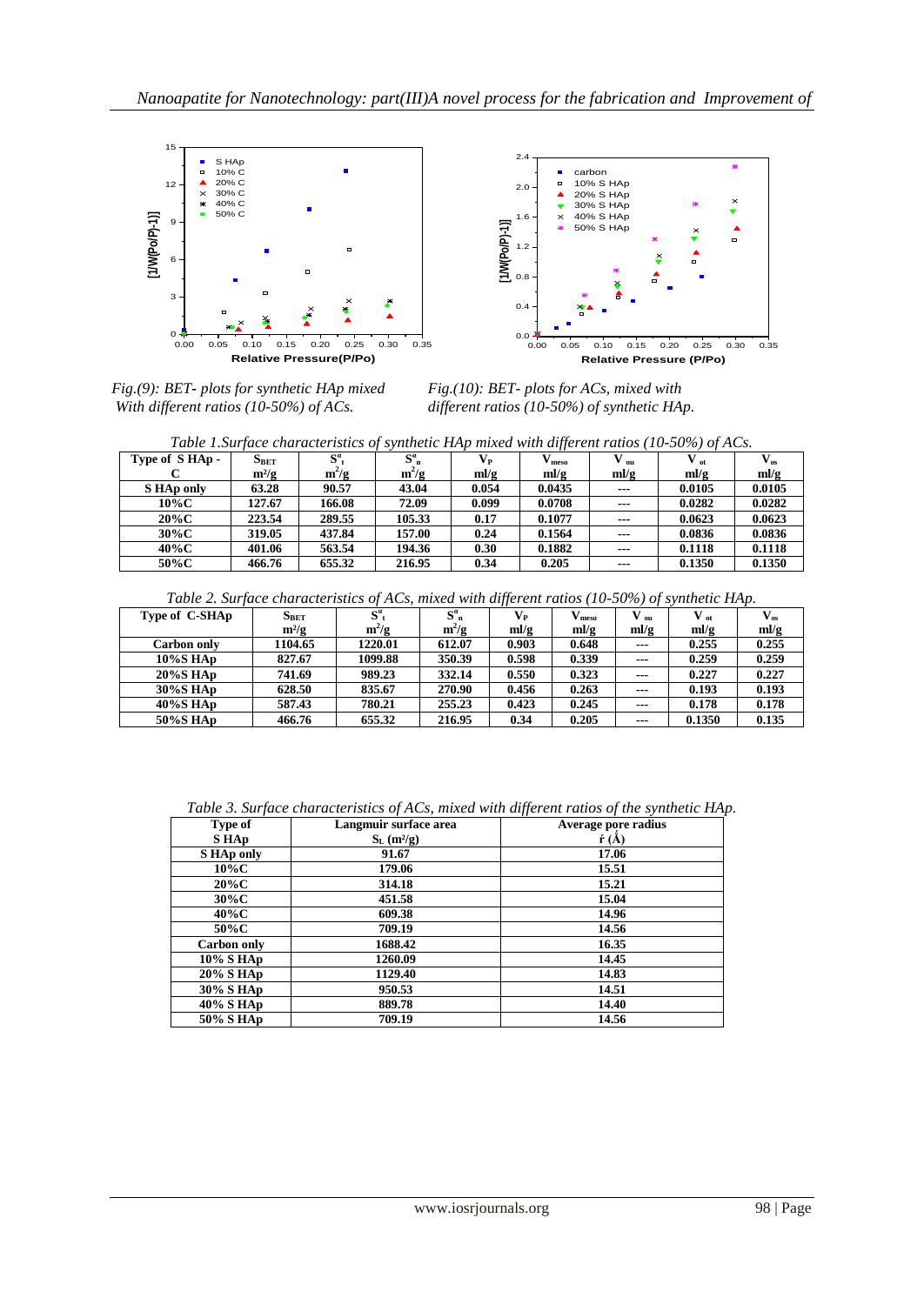

*Fig.11. FTIR-Spectra of activated carbon obtained from date frond DF by chemical activation. Fig.12. FTIR-Spectra for the synthetic HAp*



*Fig.13. FTIR-Spectra for the synthetic Hap mixed with 40% DF carbon.*





 *Fig.14. FTIR-Spectra for DF activated carbon mixed with 50% synthetic HAp.*

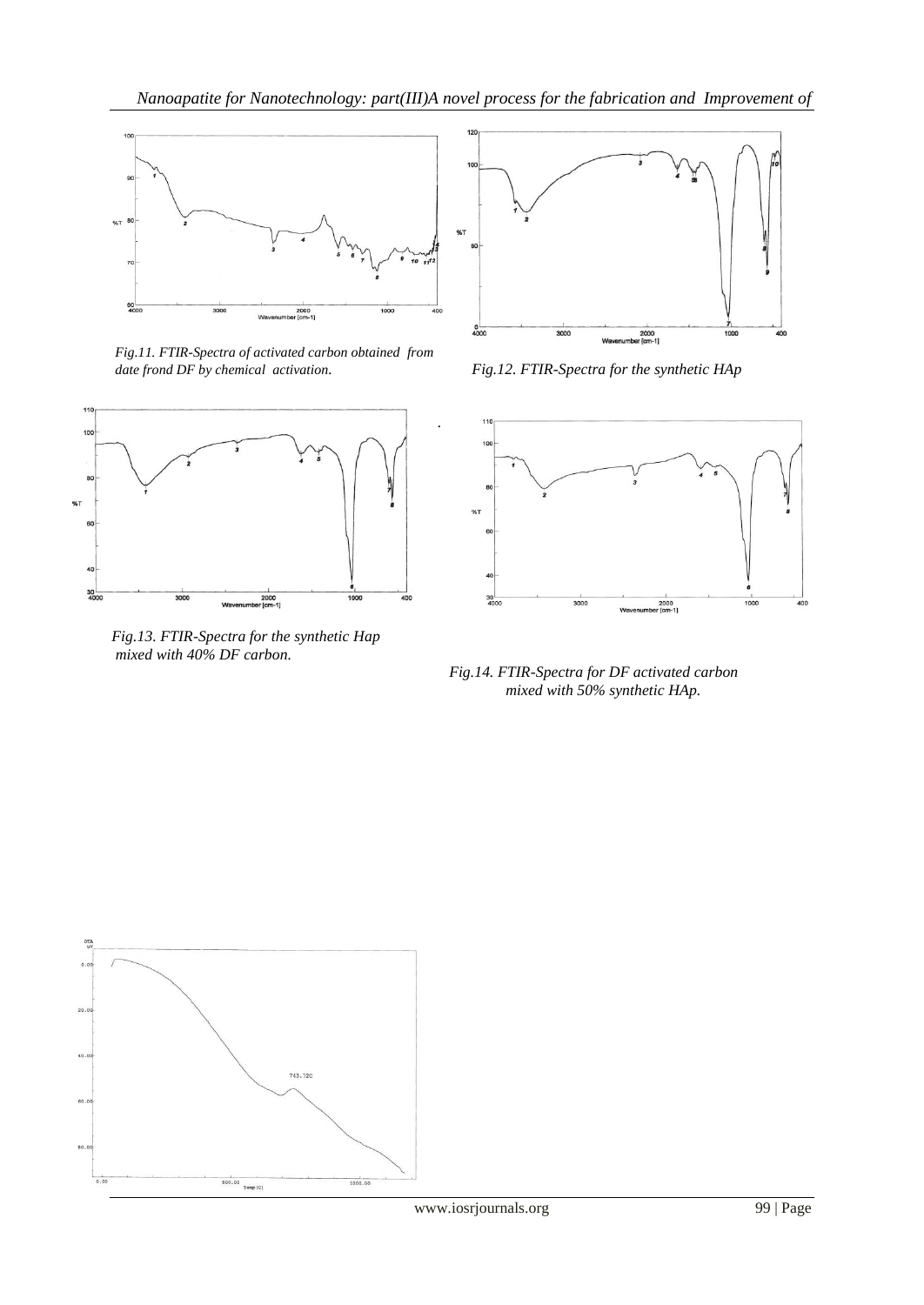

*Fig (15): DTA- Spectra of activated carbon obtained from date frond DF by chemical activation. Fig (16): DTA-Spectra for the synthetic HAp.*



*Fig (17): DTA-Spectra for DF activated carbon mixed with 40% synthetic HAp*

 *Fig (18): DTA-Spectra for DF activated carbon mixed with 50% synthetic HAp.*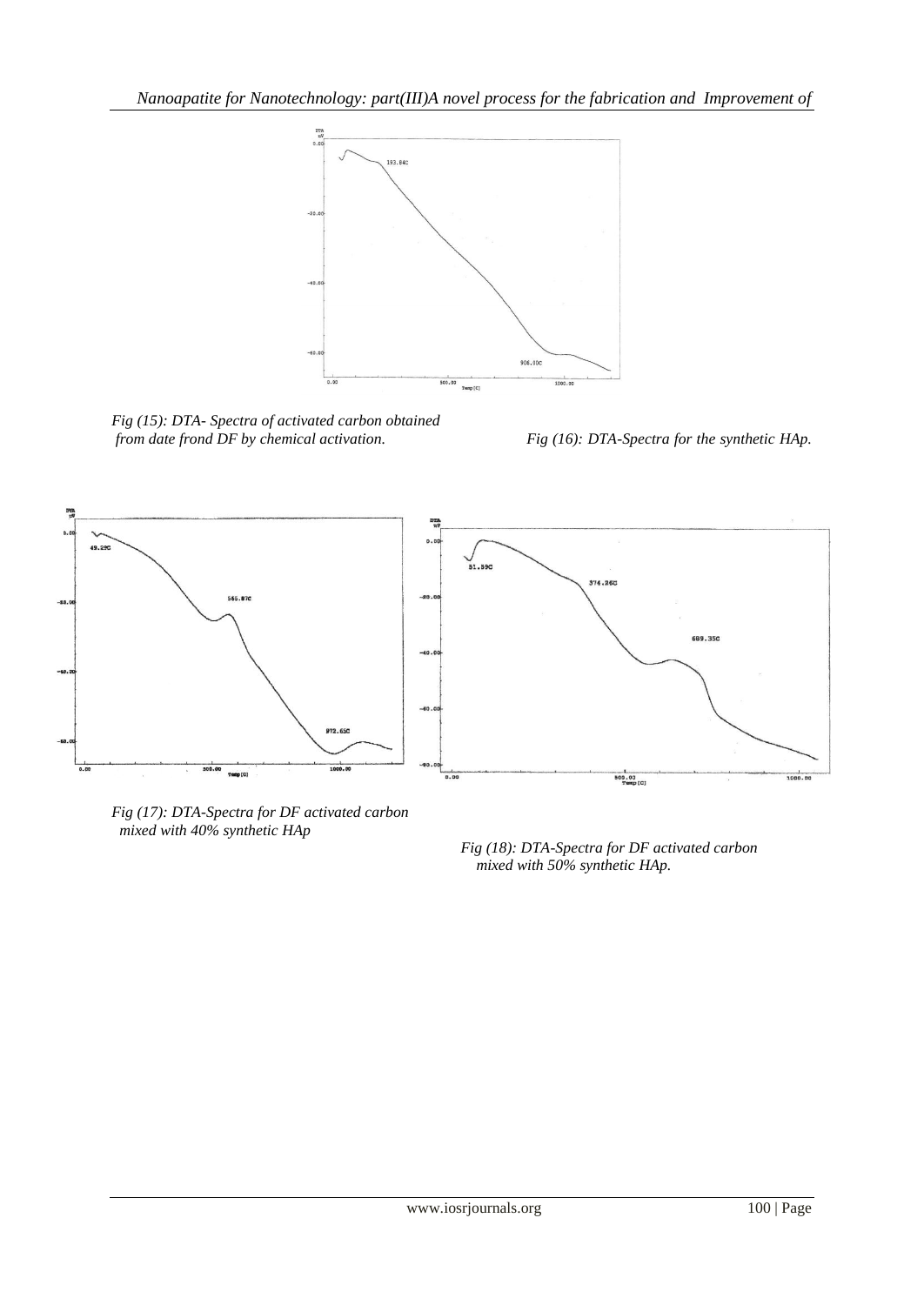*Nanoapatite for Nanotechnology: part(III)A novel process for the fabrication and Improvement of* 



*Fig.19. SEM-plot for activated carbon Fig.20. SEM-plot for synthetic HAp. obtained from DF by chemical treatment.*





*Fig.21. SEM-plot for synthetic synthetic HAp Fig.22. SEM-plot for DF carbon mixed mixed with 40% of Synthetic HAp. mixed with 40% of DF carbon.* 





*Fig.23. SEM-plot for DF carbon mixed with 50% of synthetic HAp.*

# **II. Conclusion**

The nannoparticle apatite –carbon materials was prepared successfully can be used for medical applications.

## **References**

- **[1] B.R. Constantz, I.C. Ison, M.T. Fulmer, et al., Science 267 (1995) 1796.**
- **[2] M. Toriyama, et al., J. Eur. Ceram. Soc. 16 (1996) 429–436.**
- **[3] C. Lavernia, J.M. Schoenung, Bull. Amer. Ceram. Soc. Ceram. Bull. 70 (1991) 95.**
- **[4] V. Sergo, O. Sbaizero, D.R. Clarke, Biomaterials 18 (1997) 477.**
- **[5] I.F. Vasconcelos, et al., J. Mater. Sci. Lett. 18 (1999) 1871.**
- **[6] I.F. Vasconcelos, J. Mater. Sci. 36 (2001) 587.**
- **[7] C. Chenglin, et al., Mater. Sci. Eng. A 271 (1999) 95–100.**
- **[8] J.-M. Wu, et al., J. Mater. Sci. 23 (1998) 3771.**
- **[9] R. Halouani, et al., J. Mater. Sci. Mater. Med. 5 (1994) 563.**
- **[10] T.K. Chaki, et al., J. Mater. Sci. Mater. Med. 5 (1994) 533.**